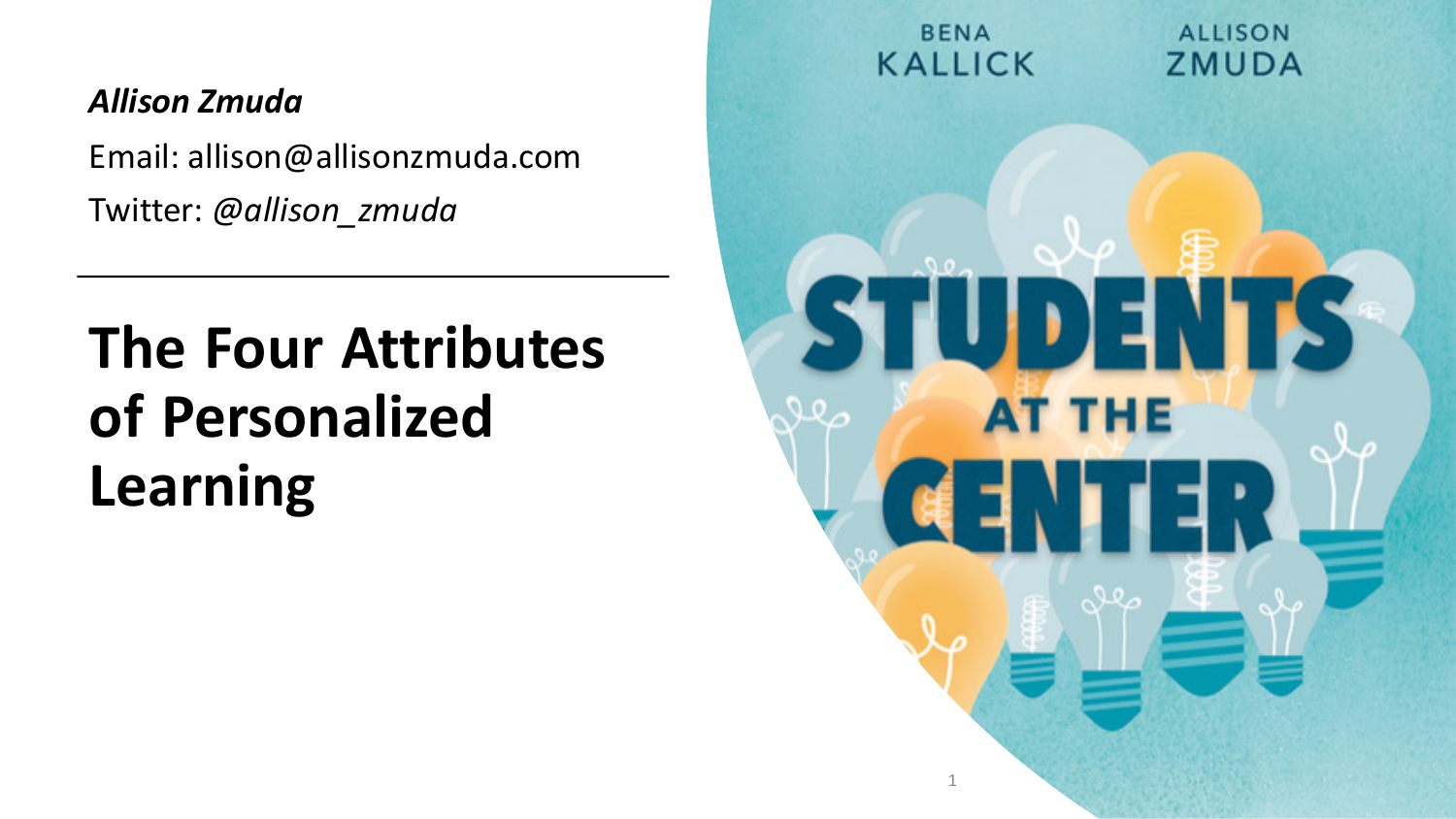# Definition of Personalized Learning

"Personalized learning is a progressively student-driven model where students deeply engage in meaningful, authentic, and rigorous challenges to demonstrate desired outcomes."

*Zmuda, Curtis and Ullman* (2015)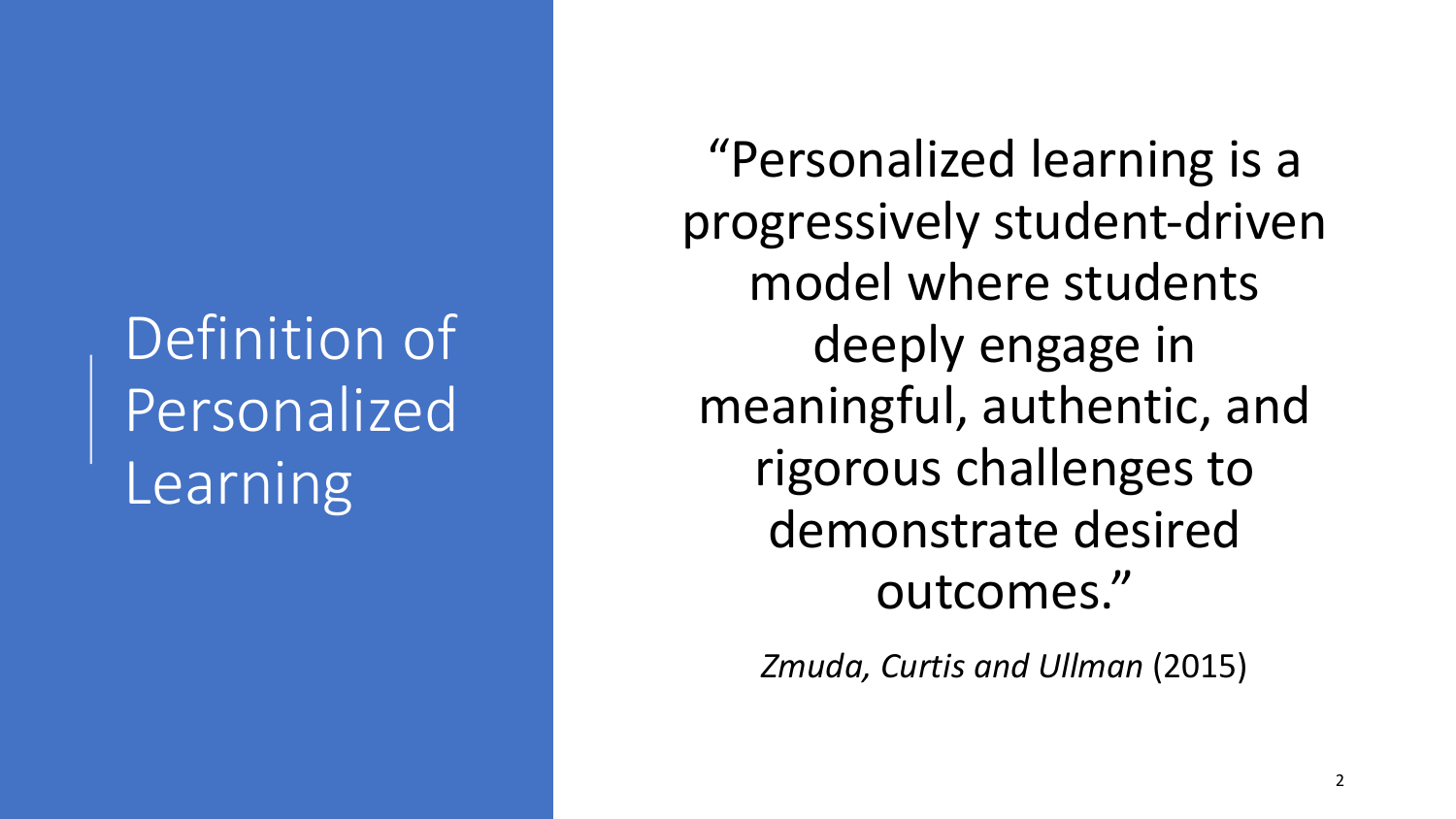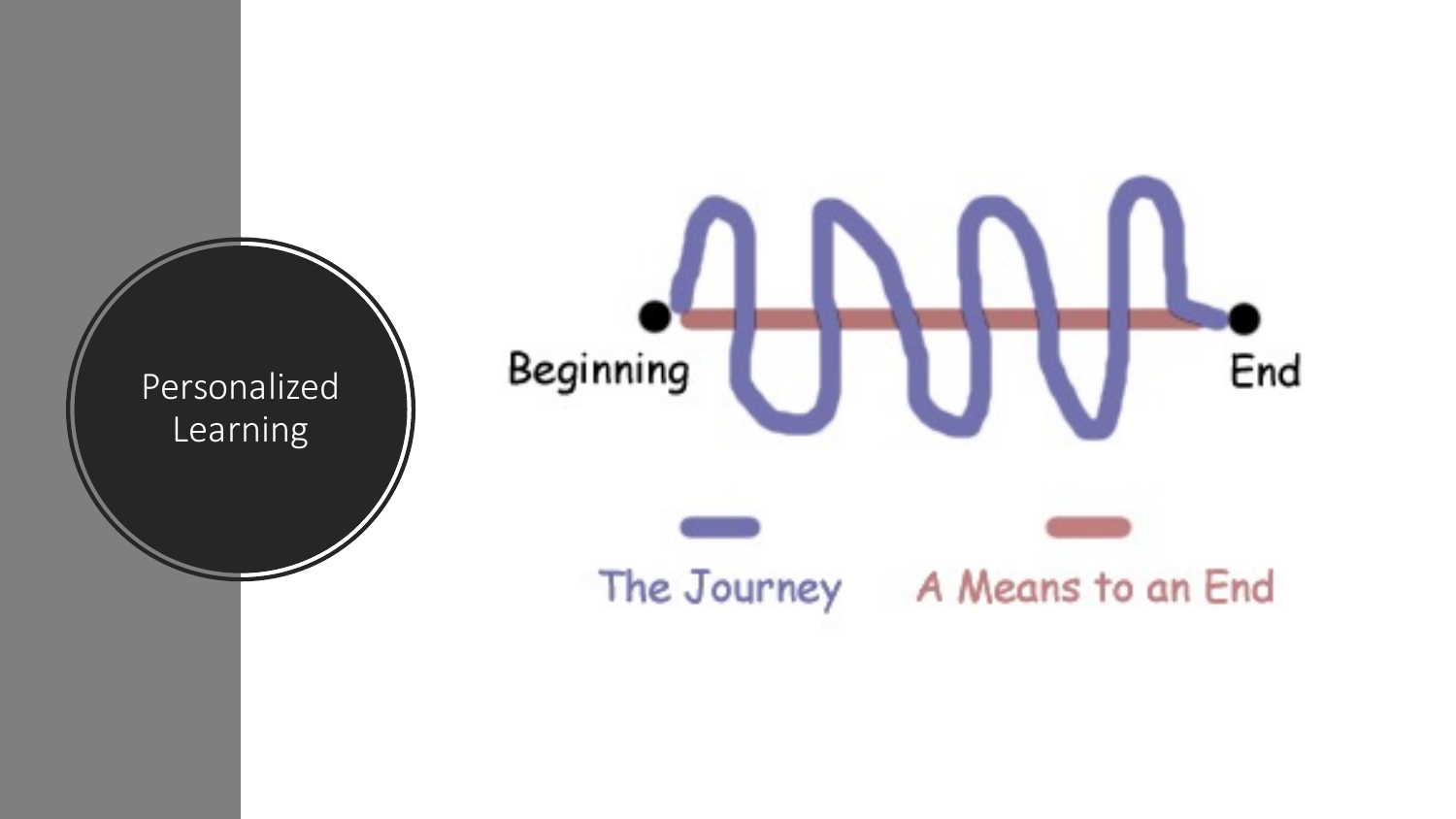Growing Learners and Learning Experience

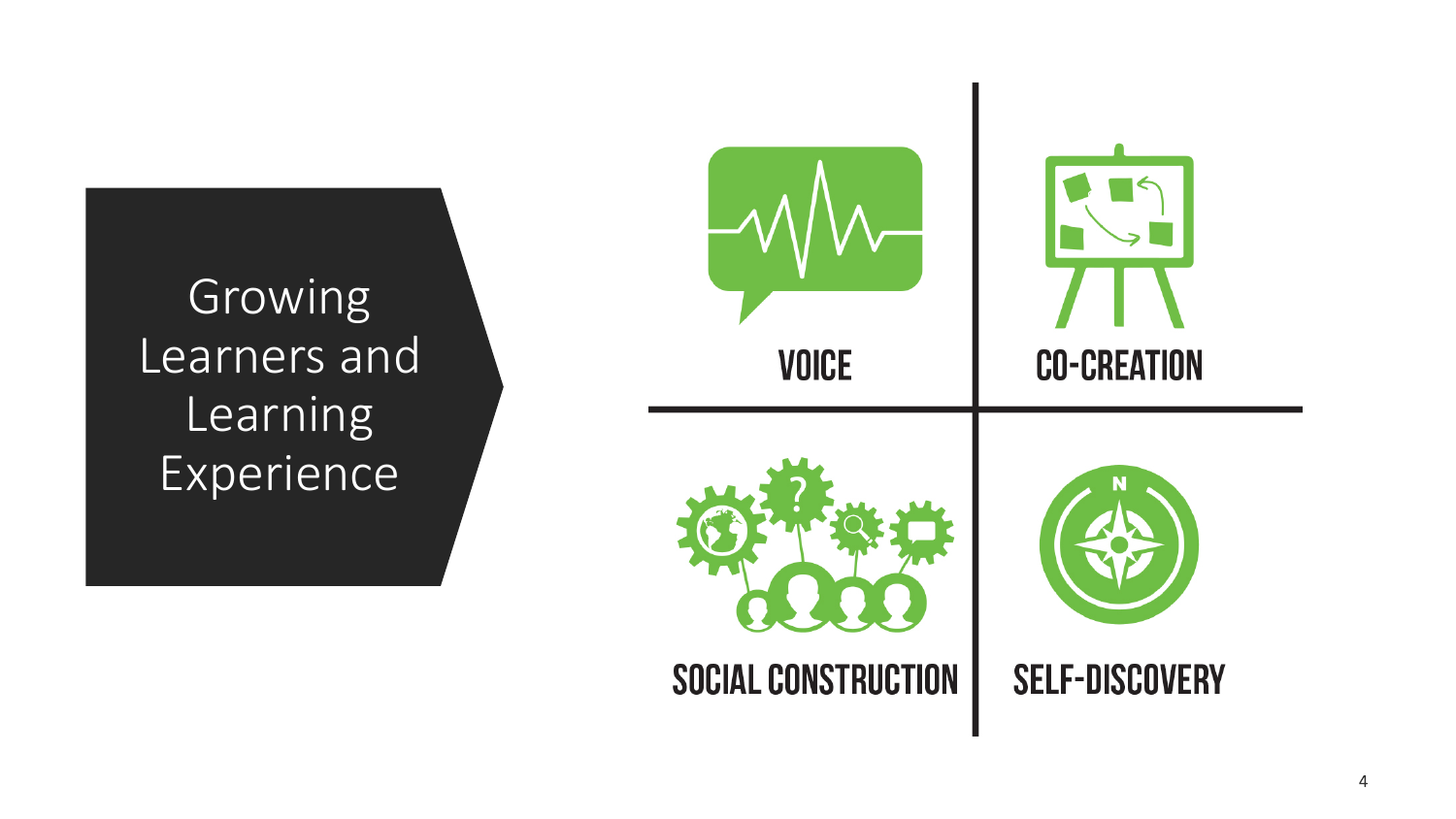### View knowledge as something to be constructed

View knowledge as given. Sees the subject content represented as facts, a body of truth to be acquired

Do they view knowledge as problematic?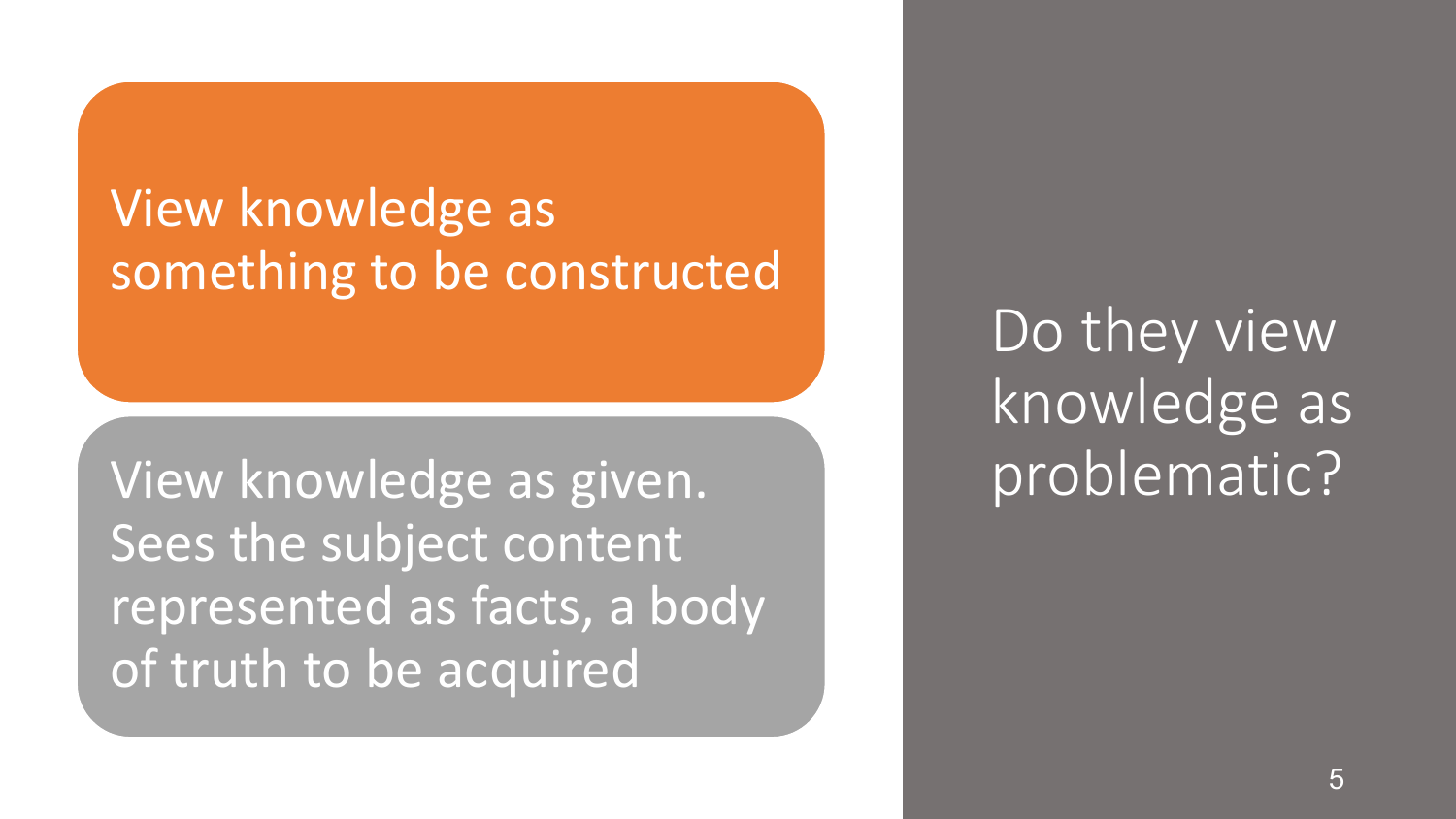Talking to learn and to understand in the classroom

Talking to "finish" the task or locate the answer

Do they engage in substantive conversations?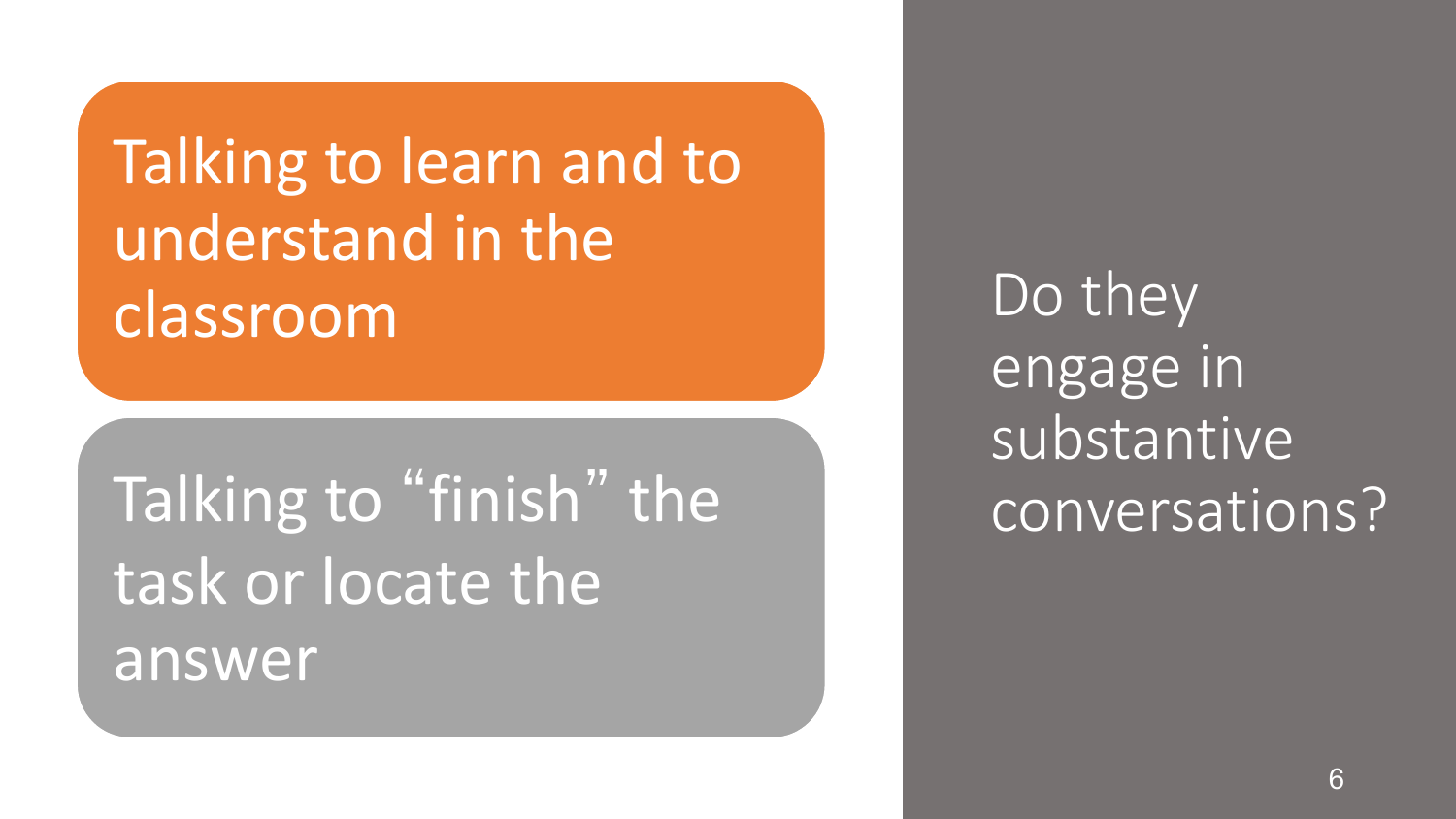Work to develop relatively complex understandings demonstrated by success in producing new knowledge

Surface acquaintance with meaning as demonstrated when students do not or can not use knowledge to make clear distinctions, arguments, solve problems

Do they work for deep understanding?

7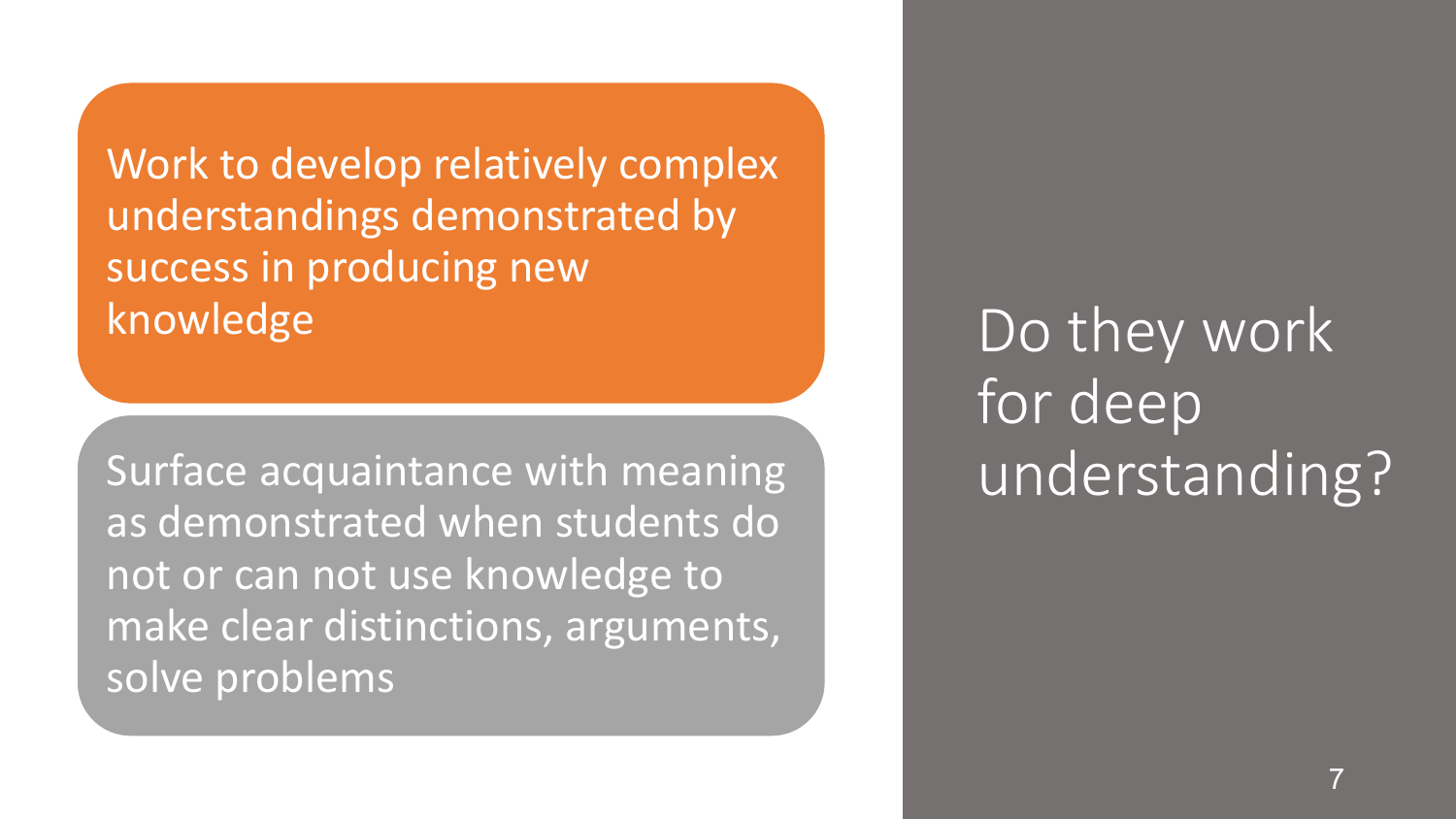### View knowledge as something to be constructed

View knowledge as given. Sees the subject content represented as facts, a body of truth to be acquired

Do they view knowledge as problematic?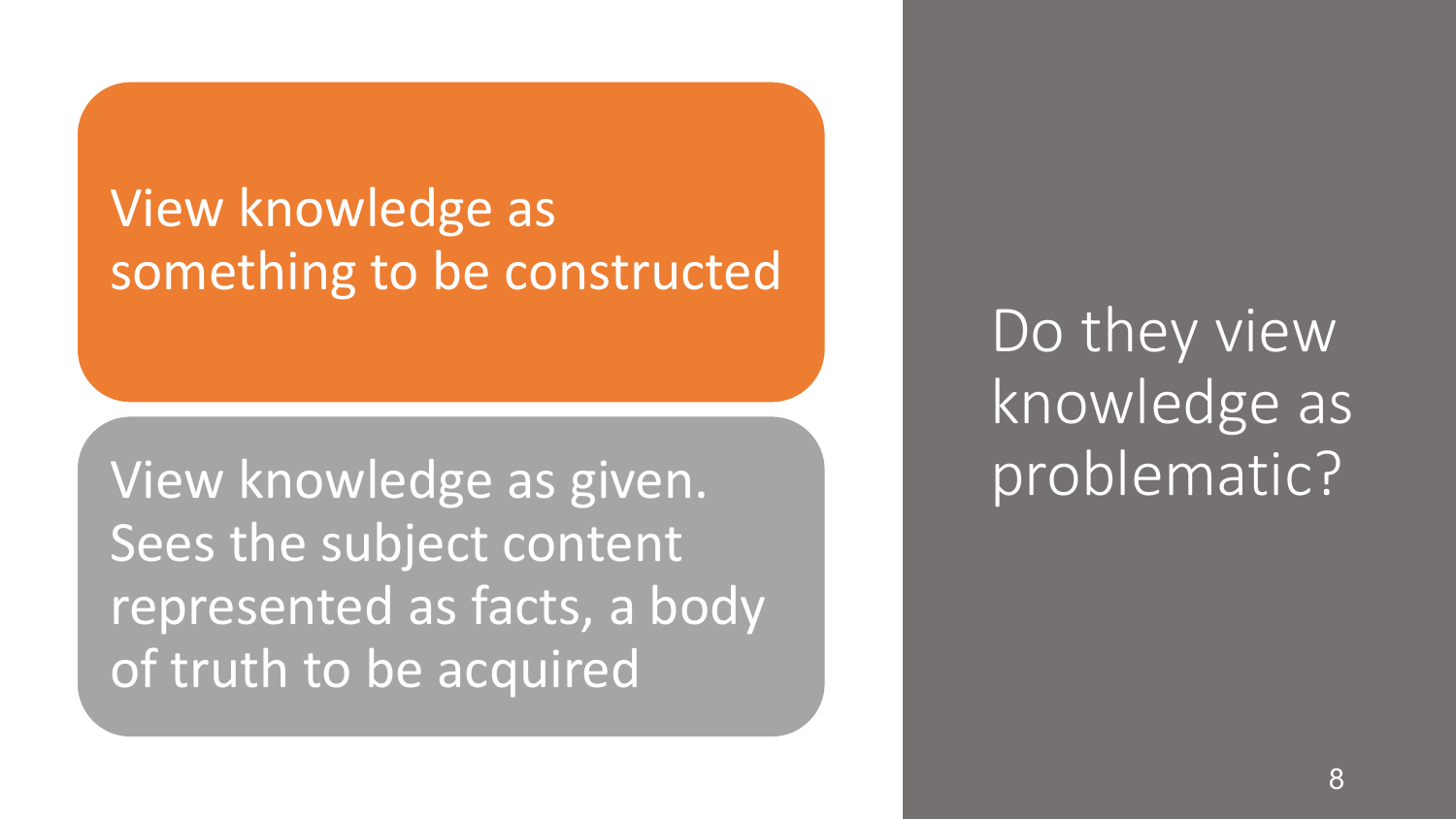

# **Reflective Prompts**

- In what ways do you invite students to express their thoughts and opinions?
- In what ways do you create an environment of safety for students to respectfully disagree with one another (and you)?
- In what ways do you give students the opportunity to advocate for a position?
- In what ways do you encourage students to raise questions that are skeptical or out of the box?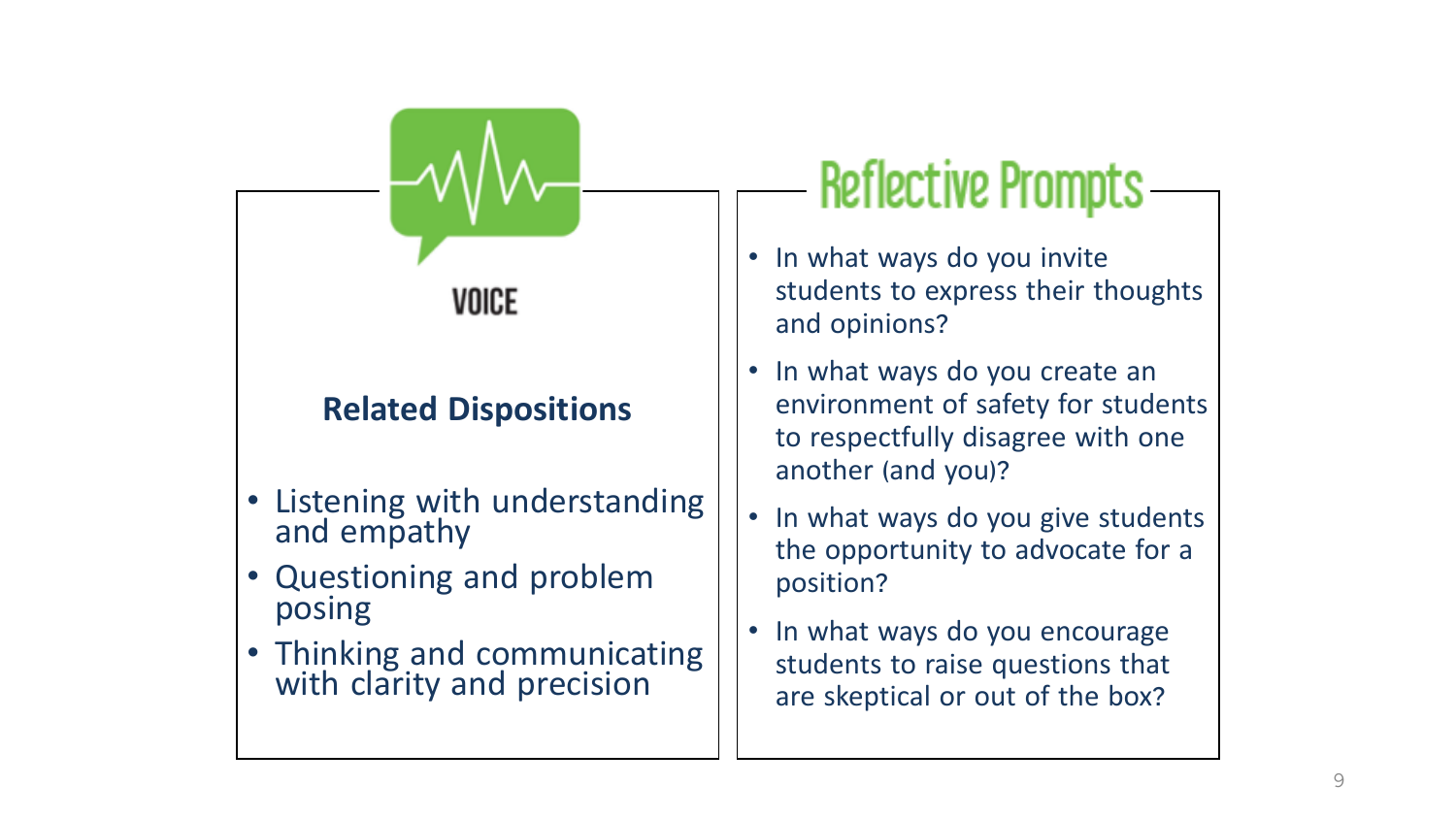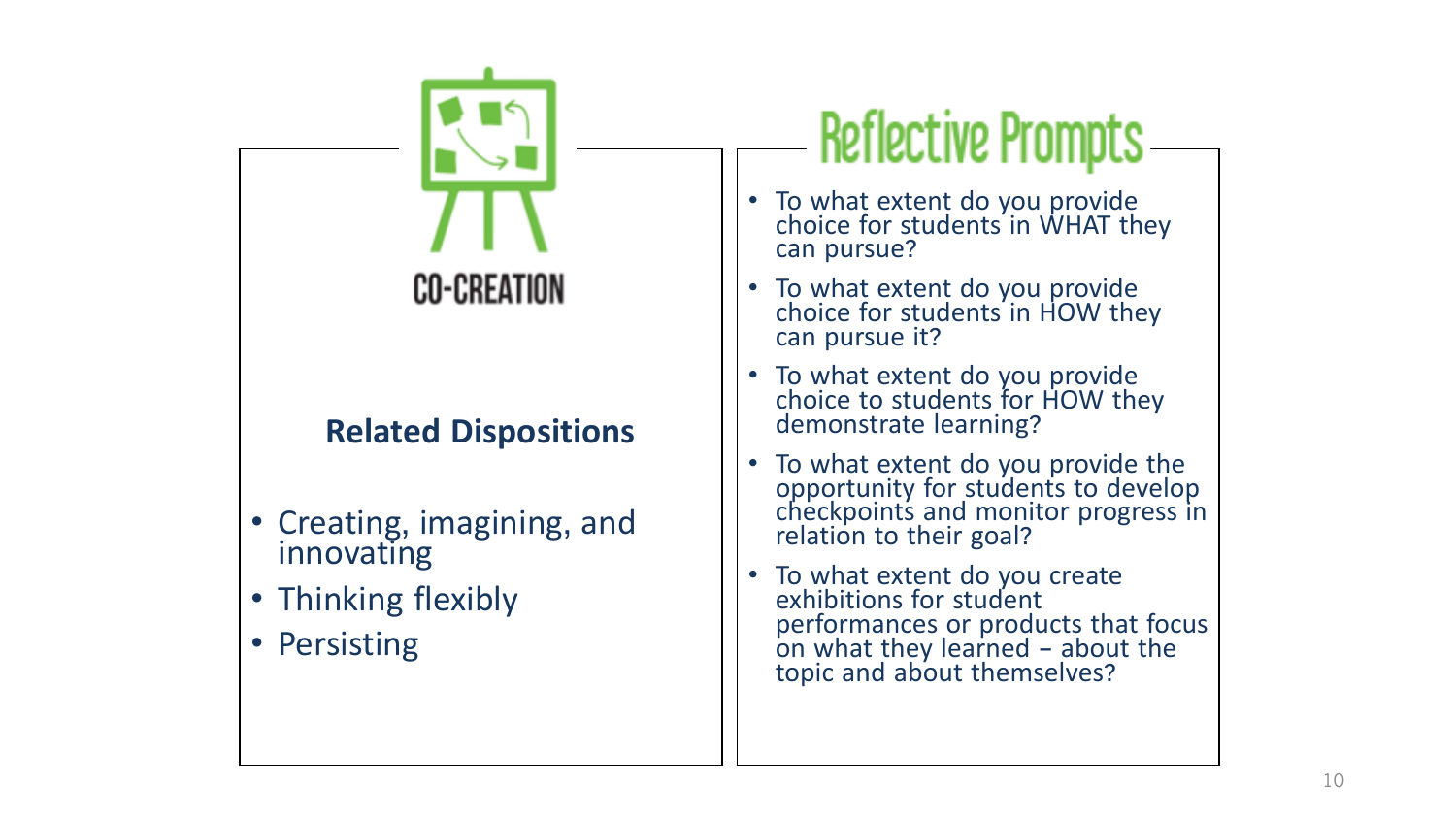

#### SOCIAL CONSTRUCTION

#### **Related Dispositions**

- Taking responsible risks
- Gathering data
- Thinking interdependently

# **Reflective Prompts**

- In what ways do you encourage<br>students to seek others to help give<br>their work more meaning?
- In what ways do you offer opportunities for students to seek outside of the expertise that is within the
- classroom?
- In what ways to you provide students with the opportunities to test their ideas and see whether they hold up
- to the scrutiny of other's perspectives?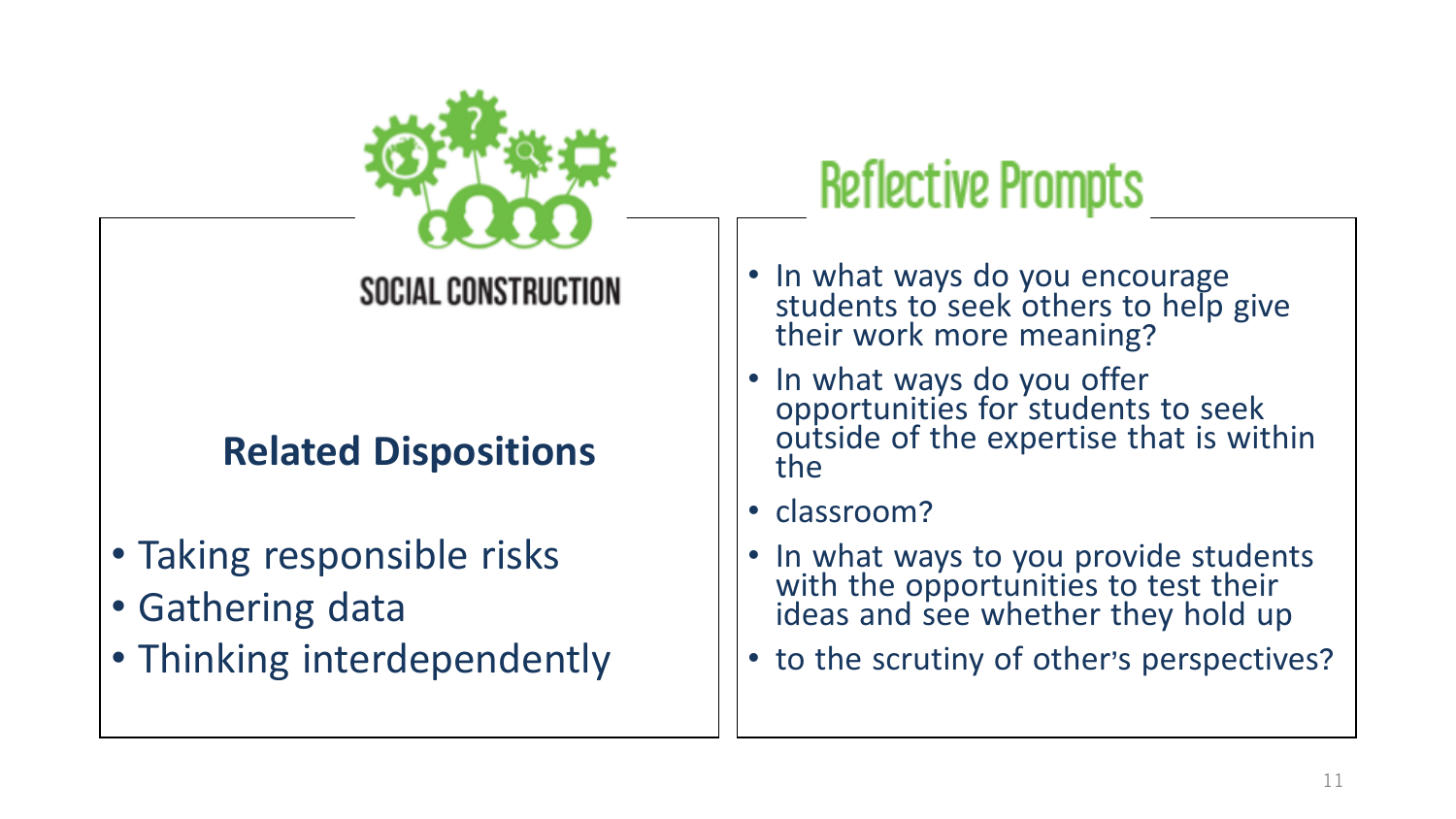

# **Reflective Prompts**

- In what ways do you provide students with the opportunity to reflect on their learning and how it affects who they are becoming as a
- In what ways do you provide the opportunity for students to know more about the ways that they<br>learn best?
- In what ways do you provide the opportunity for students to see the growth of their work over time?
- To what extent do you create performances or products that focus on what they learned — about the topic and about themselves?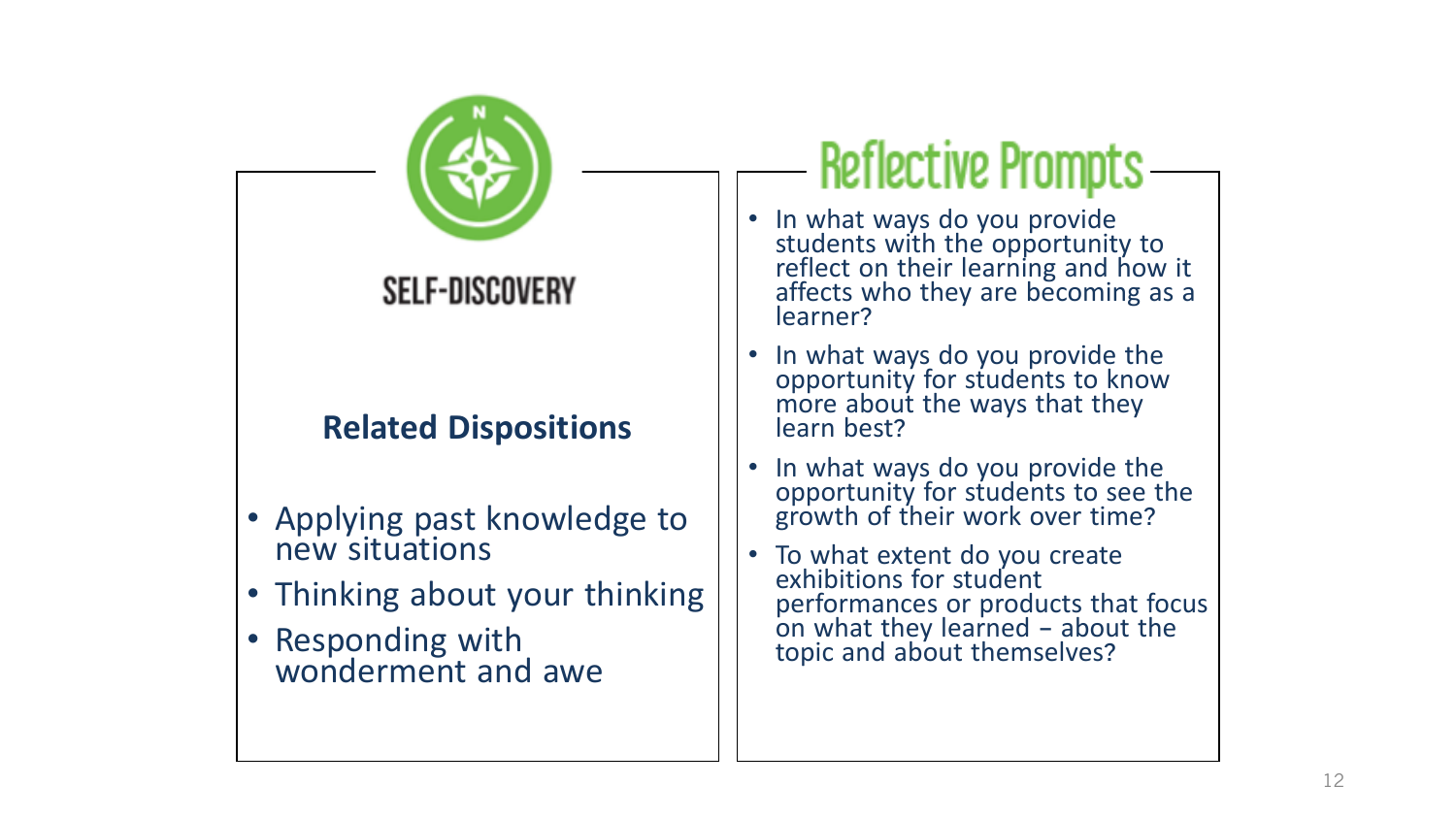

#### **What do I see in this example?** (descriptive, nonjudgemental)

**What do I think?** (inference, further examination)

2

**What questions do I wonder about?** (connection)

3

## Example #1: Student Blog Post